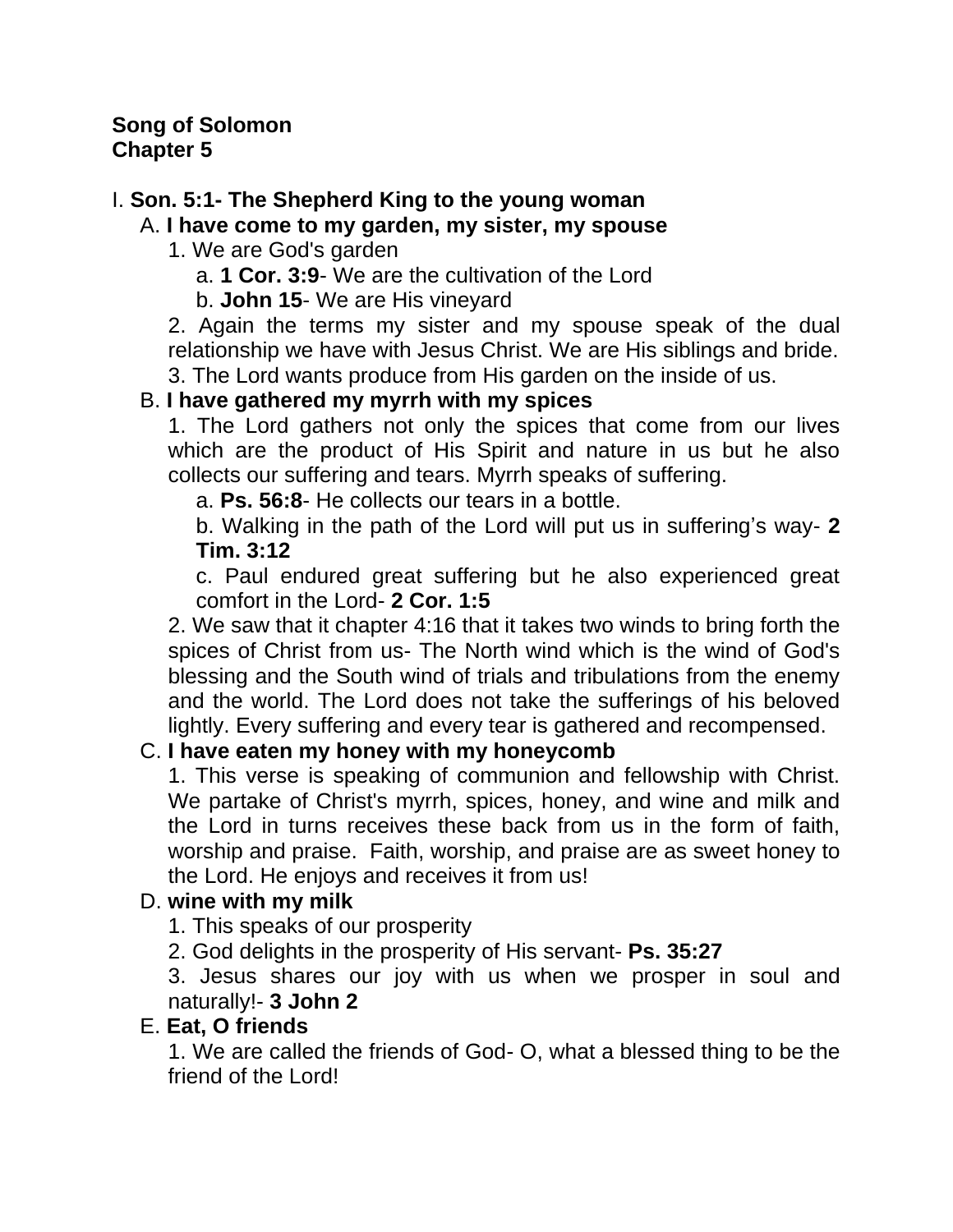2. Again this verse speaks of our communion together with the Lord. We are to eat of the Lord's bounty. Eat in the Bible has to deal with faith. Faith comes from meditating the Word and faith comes by releasing it out of our mouths. Eating has to deal with the movement of our mouths. The Hebrew word for meditate means *to utter*. Both eating and speaking deals with the opening and closing of our mouths. This is why eating is likened to receiving from God by faith. 3. God has given us His Word to feed on.

4. Abraham was called the friend of God. **James 2:23** We as believers we are seen as the children of Abraham [**Gal. 3:29]** and thus we also are the friends of God. Jesus showed His great love for us because he laid down His life for His friends. **John 15:13**

## F. **drink, O beloved ones**

1. Drinking from Christ comes from participating in the Holy Spirit.

2. We drink in Christ by communion with Him

3. When we pray in the Spirit we drink from the Spirit of Christ.

4. We are God's beloved. **1 John 4:1**- When you know you are the Lord's beloved you will come and freely drink from Him!

## **II. Son. 5:2- The young woman to the Shepherd King**

#### A. **I slept but my heart is awake**

1. There are times in every believer's life that they will begin to take the Christian life for granted and become spiritually lazy and fall asleep. This is usually after a season of plenty as we saw in the last verse. We can enjoy the blessings of the Lord and stop seeking the Blesser and Giver of the gifts. There are many believers that are sleeping today. When a Christians ceases to spend time with God in prayer and in meditation of the Word they will look just like the world and fall asleep.

2. Notice it says I slept **but my heart was awake**. This speaks of a carnal believer. They are asleep but they are alive on the inside. When you are asleep you appear to be dead even though your heart is awake [it goes on beating]. Unbelievers are spiritually dead. A carnal believer that is asleep looks just like an unbeliever who is dead. It is hard to pick out someone that is silently sleeping among those who are dead. They all look the same. You have to get real close to see signs of life. When a believer ceases to draw from their union with Christ they will look just like an unbeliever. God calls them asleep. We need to wake up!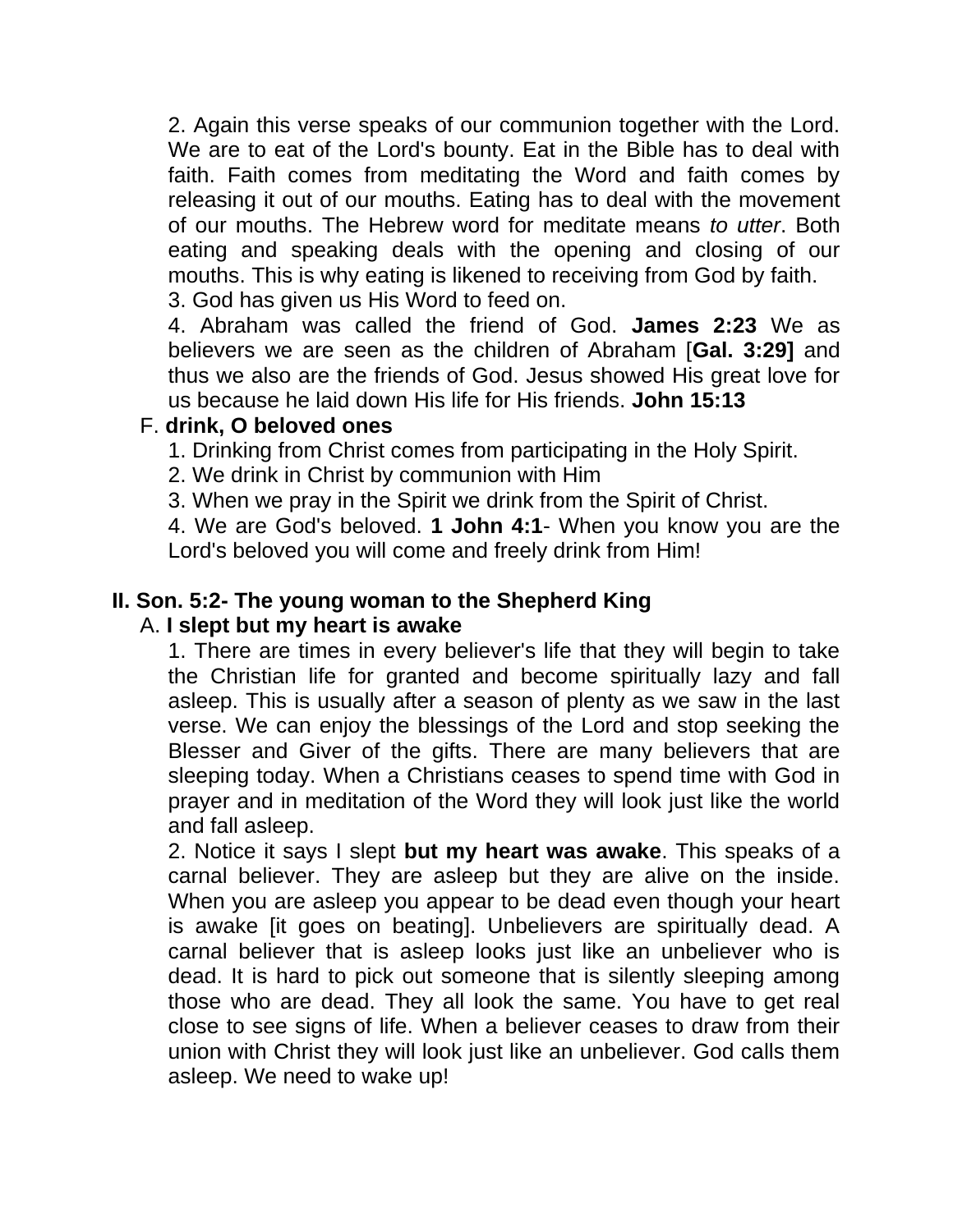a. **Eph. 5:14**- Awake O sleeper, and arise from among those who are dead!

b. **1 Cor. 15:34**- Awake to righteousness, and do not sin!

c. **Rom 13:11**- It is high time to wake up!

## B. **it is the voice of my beloved**

1. Thank God for the faithfulness of our Shepherd King. He awakes us out of our sleep with His voice!

2. The Lord's voice is heard in many ways- some ways are louder than others! Jesus is having to shout at some Christians to wake them up! Some people do not wake easy! Some people will only wake up when their lives get bad enough. This is when they hear the Lord shouting at them to wake up and to return to communion and faith in Him.

3. Jesus is our beloved. We are His beloved. God wakes us up to reveal His love to us. He wakes us up to commune with us. If we will come back to Him as our first love then we will be wide awake and see the goodness of the Lord.

## C. **He knocks, saying, "Open for me my sister, my love."**

1. The Lord's voice is the sound of Him knocking at our heart's door.

2. The Shepherd King is now married to His young bride. Why does He not just come in? Is not the bride His? It is because the Shepherd King will not force Himself upon us. He will not force us to love Him and receive from Him. This is why He stands outside the door and knocks. The door must be opened from the inside. The door of our heart must be opened by us on the inside. If we will let the Lord inside our hearts He will commune and minister to us His love. Jesus lives in our spirit, but He desires to enter into all the secret compartments of our heart. Jesus may have free reign in one compartment but He is left outside of another. There is no compartment that Jesus is content to remain outside of. He will stand and knock until the very last one has been opened to His presence and love.

a. **Rev. 3:20**- Jesus stands outside the door and knocks. He wants to come in and commune with us!

#### D. **my dove, my perfect one**

1. We are seen as a dove. The dove is a type of the Holy Spirit. We are indwelt by the Holy Spirit. We have the nature of the dove on the inside of us. This produces in us dove's eyes. A dove is gentle and white [holy]. We again need to see ourselves as He sees us and it will cause a transformation in our lives.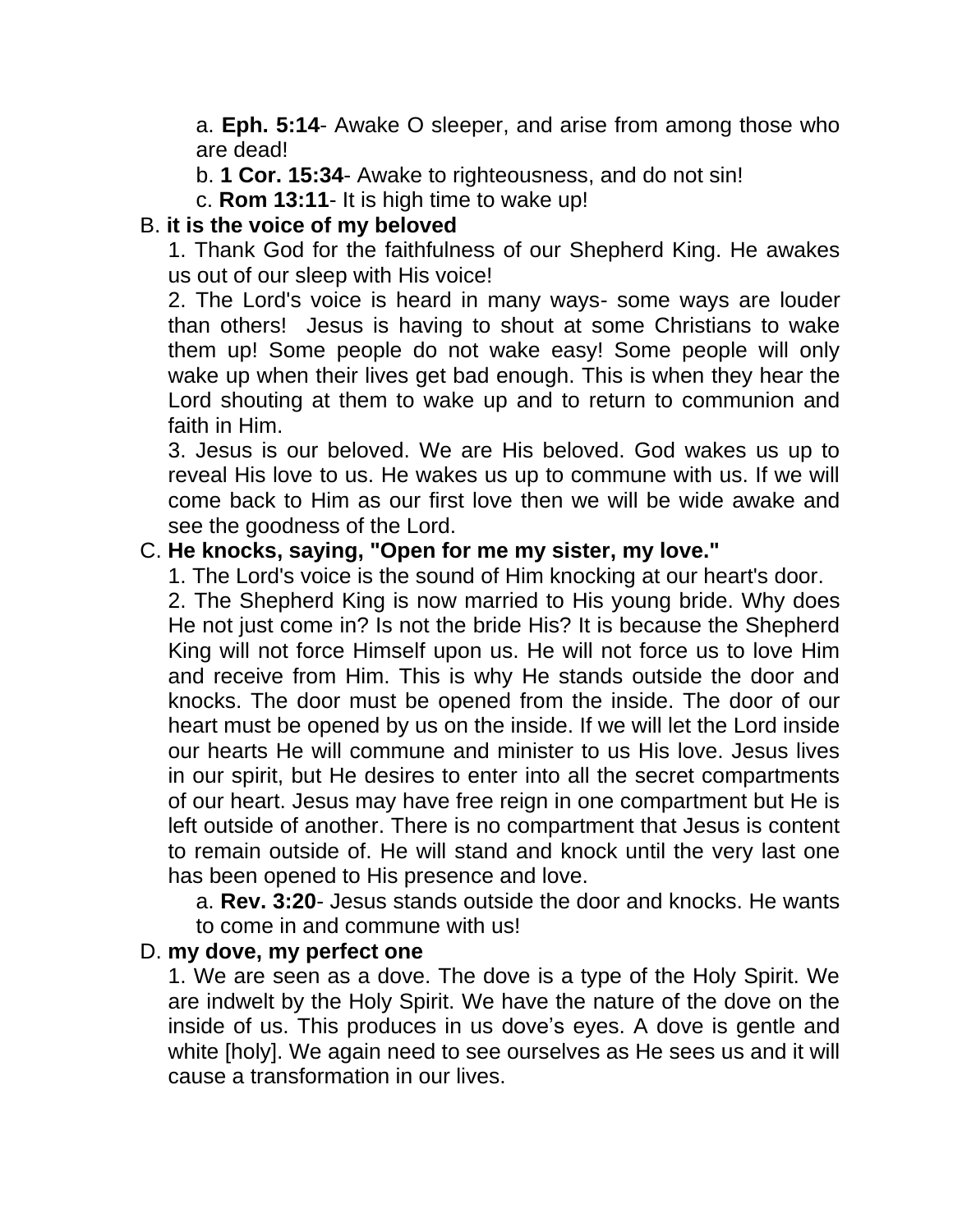2. perfect one- This is how God sees us! Oh, if only we would acknowledge this and accept it as reality. Then we would speak this often and see it manifest in greater degrees in our lives

a. **Hebrews 10:14**- We have been perfected forever by the offering of Jesus Christ

b. **Col. 2:10**- We are complete [perfect] in Him

c. **Philemon vs. 6**- our faith will become effective in the acknowledging of every good thing in us through Jesus Christ.

E. **For my head is drenched with dew, my locks are wet from the damp of the night**

1. The head in the Bible speaks of authority.

2. Dew in the Bible speaks of blessing and that which brings forth the harvest and growth

3. When we will submit to God's authority in our lives we will experience all manner of blessing and growth. His head is drenched with dew! When we walk by faith in His Word we are submitting to His authority. Faith and obedience are synonyms in the New Testament. When we believe, trust in, and draw upon the finished work of Christ then we will be drenched with dew from His head!

4. Dew forms in the night time just before the dawn. The church reigns in Christ's stead during the night. Jesus will bring the day. He will reign in the day. This means that we Christians who are living right before the coming of the Lord if we will walk in faith will experience an outpouring of the dew of Christ and see wonderful harvests personally and of souls into God's kingdom.

F. The Shepherd King is standing outside the door right before the dawn and has dew in His hair. He wants to come in and commune with His love. But she is asleep and self absorbed. This speaks of the Laodicean church. The modern church is asleep and must be awakened. It is lukewarm and does not want to rise to answer the door or heed the knocks of the Lord.

#### **III. Son. 5:3- The young woman to the Shepherd King**

#### A. **I have taken off my robe**

1. Christians who are asleep have taken off their robe. As believers we are clothed with the robe of righteousness. **Is. 61:10**

2. When we become carnal we stop drawing upon the righteousness of Christ and thus stop living in righteousness. We take off the robe and lay it down to sleep. As Christians we do not lose righteousness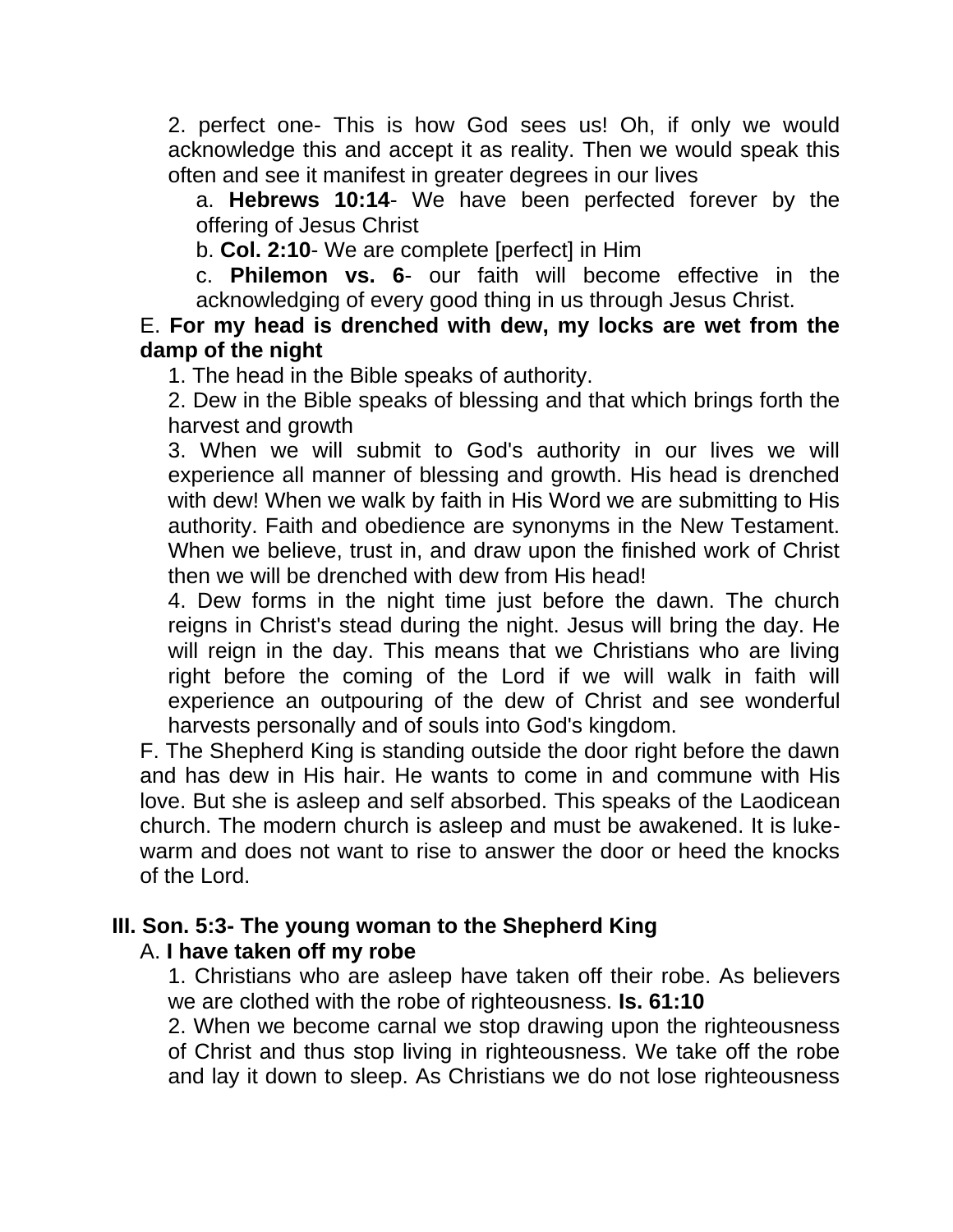in **position** but we can take off the robe in our daily **condition**. We do this when we become carnal and fall asleep!

3. Jesus tells the Laodicean church to put back on their white garments because they are naked. **Rev. 3:18**

## B. **How can I put it on again?**

1. Many carnal believers say that it is too difficult to live righteous. They say, "how can I put it on again!"

2. If they would just realize that they are to put back on the robe just like they put it on at first when they got saved. It is by placing their faith in the righteousness of Christ that has been given to them as a gift of grace and act upon it in faith. When we realize that we are righteous by grace we will then live righteous. If we try to become righteous through our works it becomes impossible to get the robe on again! Many believer's take off their robes because they get into legalism and into works. You do not have to be in gross sin to take off your robe of righteousness.

#### C. **I have washed my feet, how can I defile them**

1. Basically what they young woman is saying here is that she really does not want to do what it takes to get up and answer the door! She has to get dressed and be willing to get her feet dirty in rising and open the door. This is really a bad attitude for a new bride. She is basically saying, "Sorry dude, I can't answer the door because I am too tired to get up and put my robe on and really do not want to walk across the dirty floor! We often have this attitude toward the Lord. Our precious Lord deserves much more!

2. We can get this way with the Lord. We get too lazy to open up the Bible or to kneel on the dirty floor to pray and open the door of our heart. It is too inconvenient; we have other things to do! Oh, if we would have a revelation of Who is standing on the other side of the door, we would let nothing keep us from opening the door to Him!

3. We need to walk through the dirt of our life and answer the door. We often let the dirt of our life keep us from answering the door.

4. The young woman said she did not want to experience dirty feet. Washed feet speaks of having a clean lifestyle. Many people in legalism appear to have a clean lifestyle. However, they are unwilling to come into close communion with the Lord because they will actually been seen as defiled. Many Christians are content comparing their lives with others instead of comparing them to the Lord. When we enter the presence of the Lord we enter into His light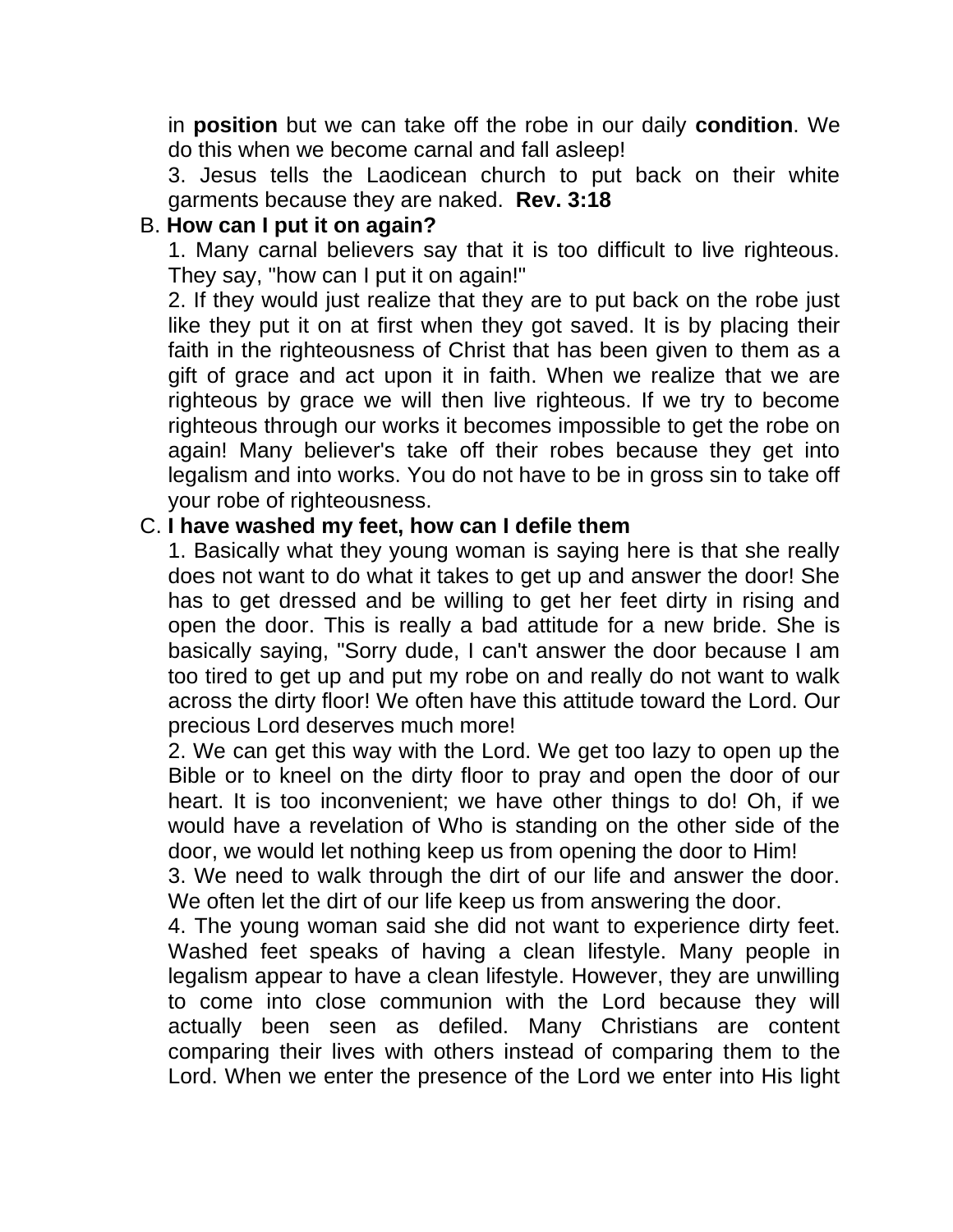in which all is exposed and open. Many want to trust in their apparent clean feet and not have them actually defiled in the Lord's presence.

#### **IV. Son. 5:4- The young woman concerning the Shepherd King** A. **My beloved put his hand by the hole of the door**

1. She has not answered His knocks. He now stoops down to look through the key hole. When someone does this they place their hand by the key lock as they endeavor to peer in through the key hole.

2. He is hoping He might get a glimpse of His love, and that maybe she will of Him.

#### B. **My heart was moved for Him**

1. She was moved that He was going to such lengths to be with her. 2. It should move our heart when we see the lengths Jesus has gone to win us at the cross and what the lengths He goes to reach us and speak to us during our self absorbed lives. He is always seeking to get our attention. If we would but look in the circumstances and communications of our day we will see glimpses of Him trying to look in on us and get our attention.

#### **V. Son. 5:5- The young woman concerning the Shepherd King** A. **I arose to open for my beloved**

1. We must be willing to arise to open up for our beloved. We must wake up and arise.

# B. **and my hands dripped with myrrh**

1. Myrrh again is connected with sorrow and inward pain.

2. To arise and open the door for the Lord we must first experience repentance and sorrow

a. **2 Cor. 7:9**- Our sorrow leads to repentance

b. **James 4:9**- Turn your laughter to sorrow

# C. **and my fingers with liquid myrrh**

1. liquid myrrh was the purest of myrrh. This speaks of genuine and godly sorrow. There is a worldly sorrow and there is a godly sorrow. This speaks of a godly sorrow. Godly sorrow leads to repentance and to the fellowship of the Lord.

# D. **on the handles of the bolt**

1. godly sorrow works repentance that shows in our actions. The young woman was moved to get up and open the door. When we have godly sorrow and repentance towards the Lord we will wake up and open up our heart and seek the Lord.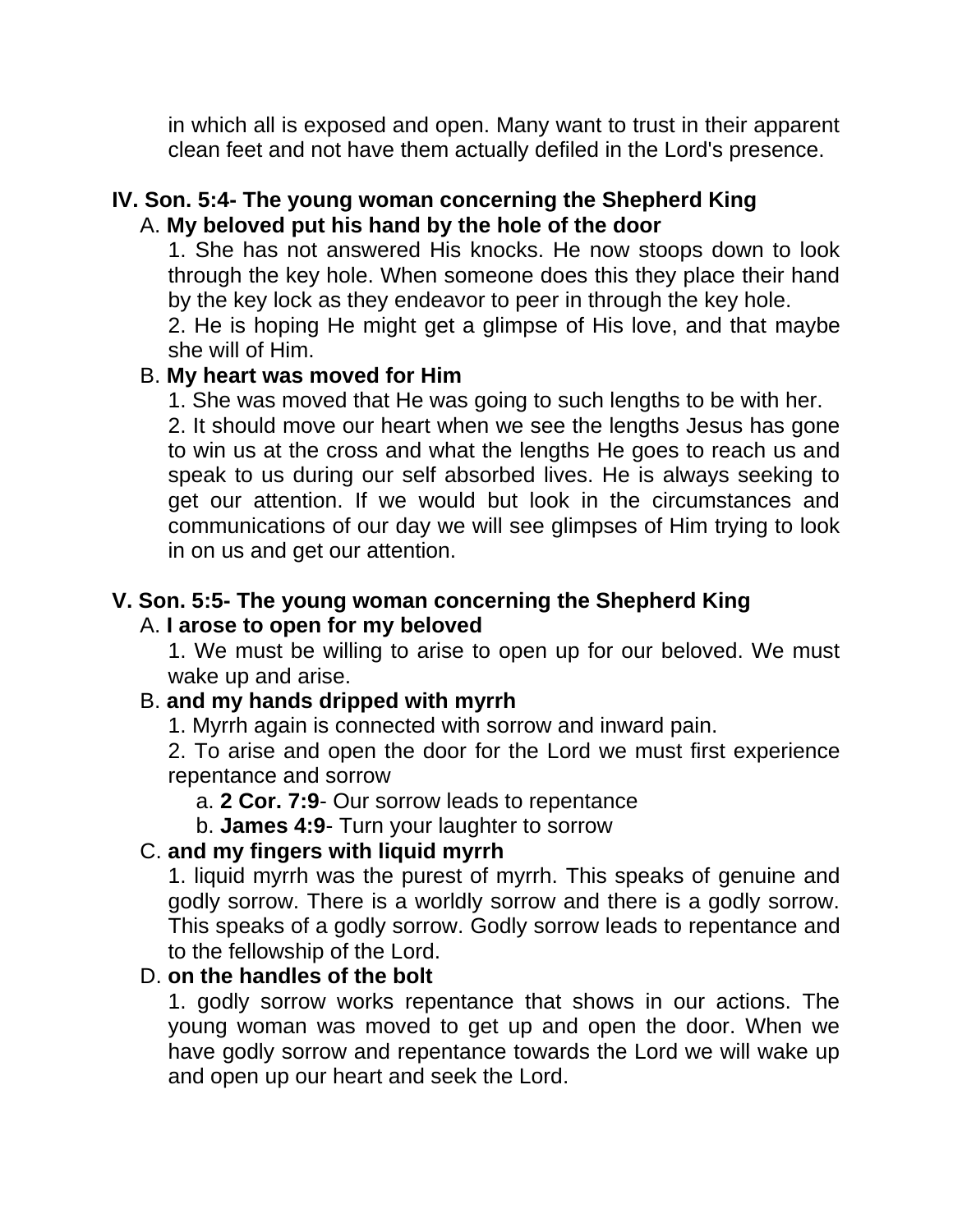#### **VI. Son. 5:6- The young woman concerning the Shepherd King**

#### A. **I opened to my beloved, but my beloved and turned and was gone**

1. When we have separated ourselves from the Lord we expect that everything in our life will automatically be the same as it was before we left the Lord. No, it takes time to get back to where we were. We actually lose ground spiritually when we turn away from communion with the Lord

2. Often people repent from their way and come back to the Lord because situations in their lives have gone bad. When they come back to the Lord they think everything will automatically change for the better. This does not always happen.

#### B. **My heart went out to Him as He spoke, I searched for Him but did not find Him.**

1. Sometimes the Lord will not let things change in your life to see if you really want Him or just your situation to change. He wants us to really follow Him and seek Him out of love, not just because of what He can do for you. He is not doing this because he has been hurt by your behavior; He is doing it for your own good!

2. Often we must hang on to His spoken Word in times in which we cannot seem to find the Lord or experience His moving in our lives and situations.

#### C. **I called to Him but He did not answer me**

1. Sometimes it feels like the Lord is gone and He is not listening to us. But He is. The Lord hears the faintest cry. He wants to see if you will continue to follow Him or turn away when you do not see any immediate change of circumstances. This is the maturing process of following the Lord. When we are babies in the Lord it seems that we get immediate responses to our call much like parents with a new born child. However, when we get older, parents can hear the cry of our selfishness and in wisdom do not answer right away. Although, the child cries most vehemently, the wise parent does not answer. This is the maturing process of the child. The Lord is all wise in His dealings with us. We must have our soul weaned from the flesh and rest in quietness and trust in the Lord.

#### **VII. Son. 5:7- The young woman**

#### A. **The watchmen who make the rounds of the city found me and struck me, and they wounded me**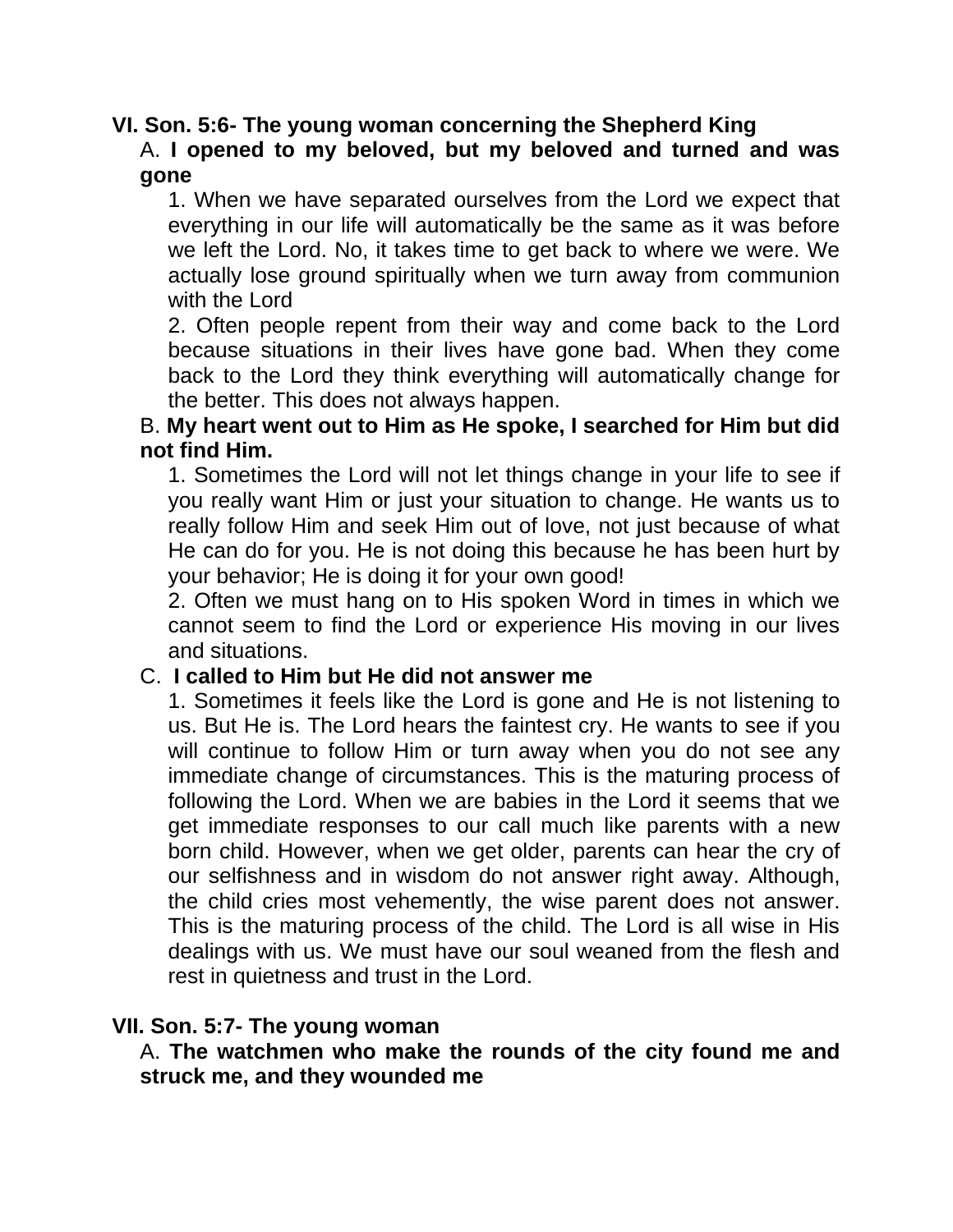1. Again the watchmen represent the ministers of the Lord. They are set as watchmen to lead people to Him.

2. It says here the watchmen found her and beat her up. She had been out of fellowship with the Shepherd King and was seeking to be restored, but the watchmen instead of helping her they beat her up!

3. This is a grievous happening even today. Ministers are beating up Christians who are trying to break out of sin and desire to get right with the Lord again. They are berating them and judging them. The church is the only army that shoots its own wounded!

4. Many ministers preach the Law instead of grace. They preach rules instead of love. They injure believers instead of healing them! This angers the Lord.

## B. **The keepers of the wall took my veil from me**

1. Keepers are another picture of the Lord's ministers.

2. The veil was the young woman's covering. This speaks of the rejection of the ministers and churches which are a spiritual covering to a believer. This means they disassociate themselves from what they call a "sinner" and take their covering from them.

## **VIII. Son. 5:8- The young woman [believer] to the daughters of Jerusalem [carnal believers]**

# A. **I charge you, O daughters of Jerusalem**

1. The daughters of Jerusalem represent carnal believers

# B. **If you find my beloved, tell Him I am lovesick**

1. She professes to others around about how she really feels about the Shepherd King

2. When we share intimate things about our relationship with God, some will not appreciate it or understand it.

3. **Matt. 7:6**- To not give [or share] what is holy [to you] to the dogs. Dogs in the New Testament speak of legalistic people because they will not appreciate grace and love and they will even persecute you for seeking either one! **Phil 3:2**

## **IX. Son. 5:9- The daughters of Jerusalem [carnal believers] to the young woman [believer]**

#### A. **What is your beloved above more than another beloved?**

1. Unbelievers do not have an appreciation for the person of Jesus Christ. They really do not see how He is any different than any one else.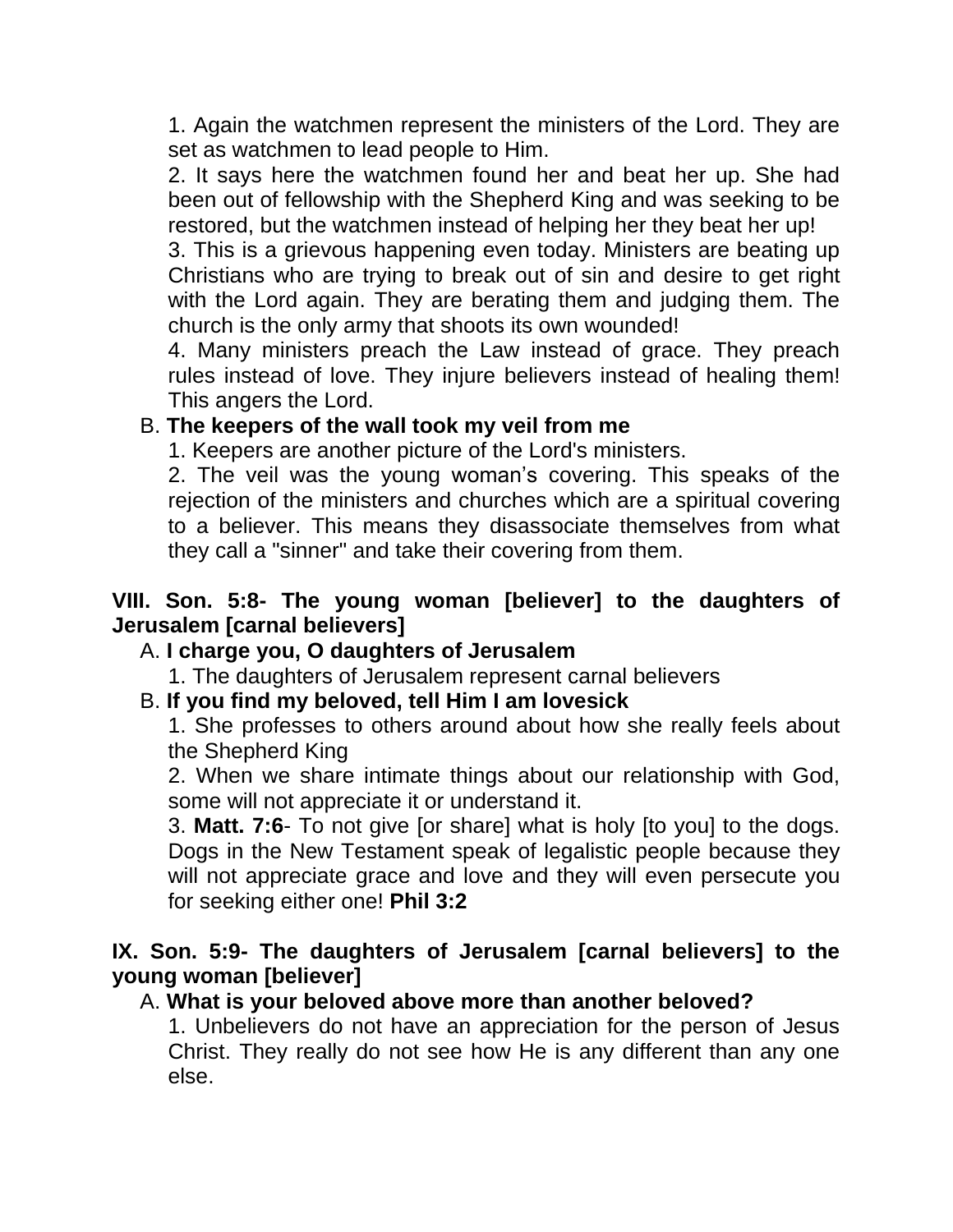2. Carnal believers also live their lives in such a way that makes this same statement. They treat the Lord no different than anyone else. Carnal believer's valuation of Jesus Christ differs little to unbelievers in practice and principle. They will treat some people even better than the Lord!

# B. **O fairest of women,**

1. They are saying this in a mocking way because she has been telling them what her lover has been saying to her. Those of the world and even worldly Christians will mock us if we start telling them what the Word of God has to say about us. They will mock us if we say we are holy, loved, and righteous.

# C. **What is your beloved above more than another beloved?**

1. They repeat this over again. They are trying to convince her that her beloved is not so special. The world will do this to us. The world's message to us over and over is that God is nothing special, if He exists at all!

2. If we keep listening to the world we will start to believe it!

3. Often times carnal believers can start treating Jesus as common and unexciting. This comes from a distant relationship with Him. The nearer you come to Him, the more you will be overcome with awe until you reach His immediate presence and then fall before Him as one who is dead. **Rev. 1:17**

# **X. Son. 5:10- The young woman concerning the Shepherd King**

A. Instead of listening and believing what the daughters of Jerusalem were saying she started recounting how great her Shepherd King was. We need to testify to the greatness of Jesus Christ! We need to say it over and over again until others believe it!

B. We also need to keep a proper view of the Lord fresh in our own lives. We do this by verbally praising His many attributes which the young woman will begin to do all the way unto the end of the chapter.

1. If we are going to provide a defense for the Lord and speak of His greatness and what sets Him apart it behooves us to know Him well!

#### C. **My beloved in white and ruddy**

1. White speaks of His utter purity and Holiness. He is the Son of God!

2. Ruddy speaks of **blood flushed cheeks**. David who was a type of Christ was said to be ruddy also. [**1 Sam. 16:12**] Ruddy speaks of the humanity of the Lord Jesus Christ. He came and took upon Himself **flesh [cheeks] and blood [ruddy]**.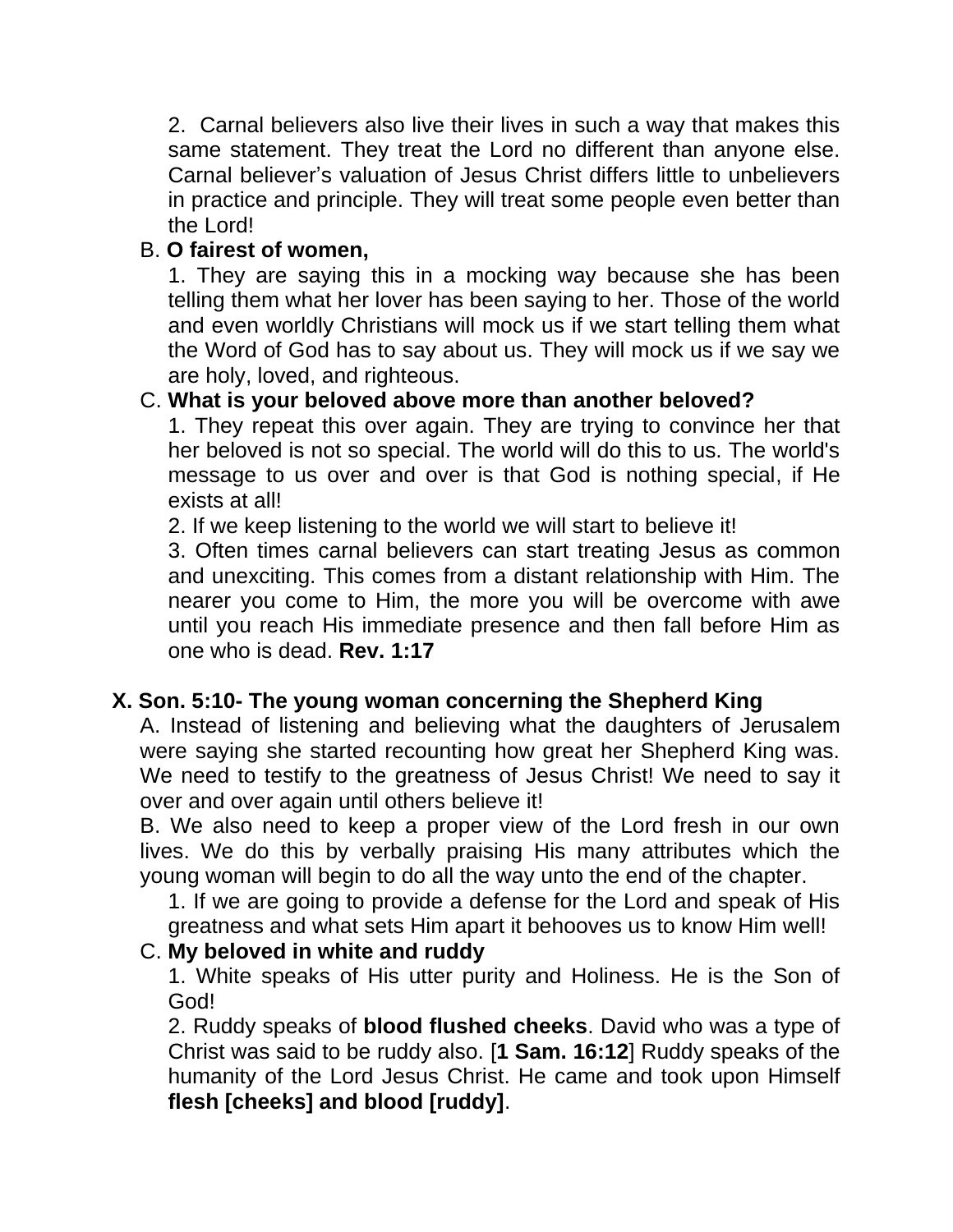## E. **Chief among ten thousand**

1. **chief**- This word means "*a standard bearer*"- Jesus is the standard bearer for righteousness, truth, and salvation. He holds preeminence among men. [**Col. 1:18**] He is not just a prophet, good man, or good teacher. He is the very Son of God.

2. "**ten thousand**" is a term that speaks of something innumerable. There has been an innumerable amount of humanity come and go, but Jesus is the preeminent One out of them all and the only hope of salvation for each and every one.

F. Now the young woman is going to describe the different attributes of her Shepherd King to the daughters of Jerusalem. The descriptions find their fulfillment in the Lord Jesus Christ. The description of attributes will alternate between the Deity and humanity of the Lord Jesus. They describe His intense loveliness.

#### **XI. Son. 5:11- The young woman concerning the Shepherd King** A. **His head is as the finest gold- His Deity**

- 1. Head again speaks of authority
- 2. Gold speaks of divinity in the Bible

3. Jesus has divine authority over the souls of men- both saved and lost- for He died for them and purchased them with His blood

# B. **His locks are wavy, black as a raven- His humanity**

1. This speaks of Jesus bearing the authority of Adam upon Himself. Jesus took within Himself Adam and took on Himself His death in order to free us. A raven is an unclean bird. Black in the Bible speaks of death. Jesus took authority over the fall of mankind. He took the fall for us so that we could experience a risen new life! Jesus took the waves of God's judgments for us and as us, so we could receive the waves of His grace in our lives!

# **XII. Son. 5:12- The young woman concerning the Shepherd King**

#### A. **His eyes are like doves- His Deity**

1. The Lord Jesus eyes are all seeing through the Holy Spirit. The dove represents the Holy Spirit.

# B. **by the rivers of waters- His humanity**

1. This is in connection to our Lord's human eyes. His eyes flowed with streams of tears over us.

a. **John 11:35**

b. **Hebrews 5:7**

#### C. **washed in milk- His Deity**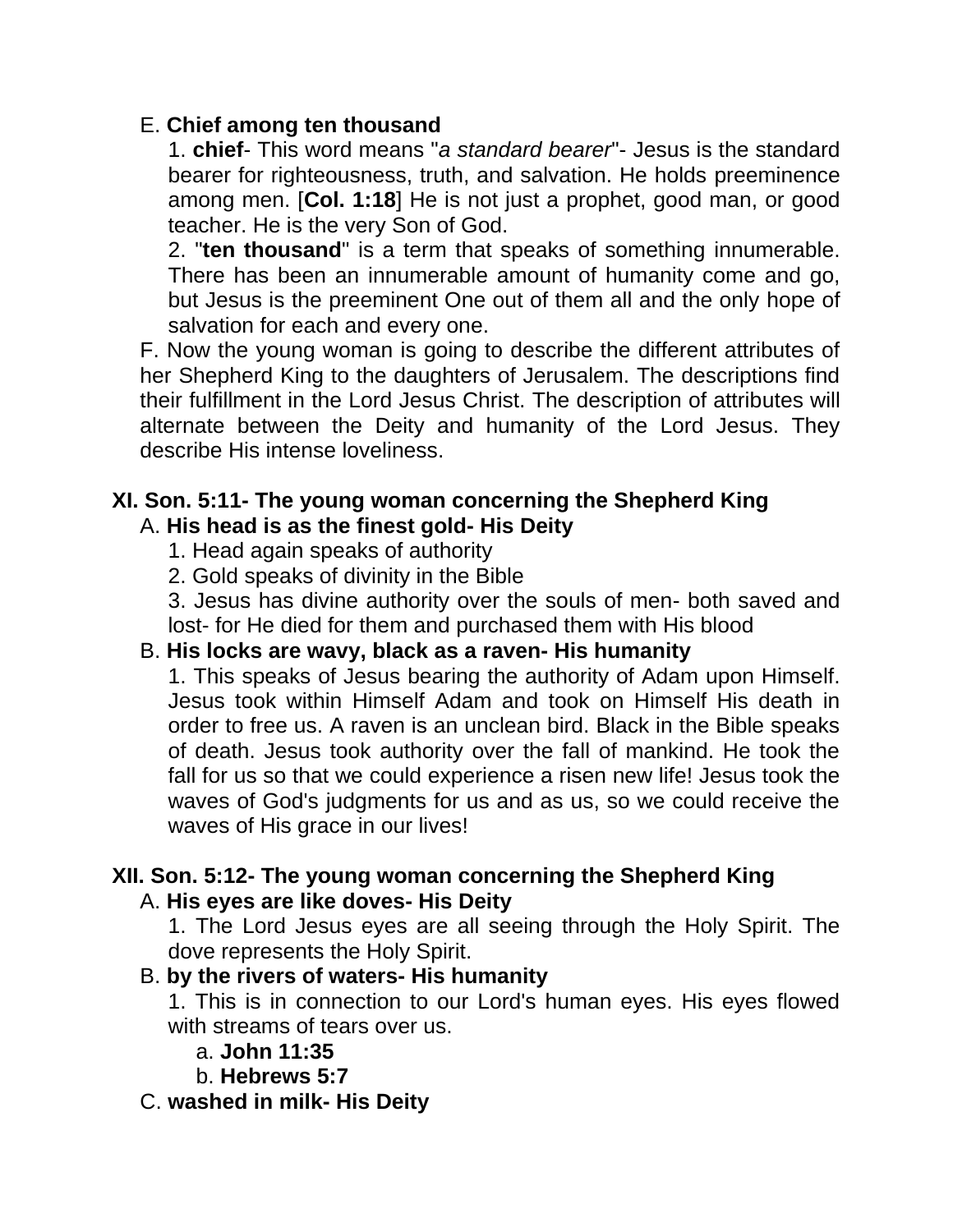1. This speaks of the center of our eye encompassed by the white of the eye.

2. Milk speaks of richness and fullness. Jesus sight was always on the richness and fullness of God. He always had a Divine perspective in all things.

## D. **fitly set- His humanity**

1. As jewels are set in sockets, so the eyes are set into sockets

2. Jesus as a man always set His eyes towards what was fitting for His relationship with God and others.

3. O, how we must fitly set our eyes in this day we live in. There is an abundance of things that beg for our vision that are all together unfitting and unbecoming for a saint of God to behold. We must guard our vision and fitly set our eyes.

#### **XIII. Son. 5:13- The young woman concerning the Shepherd King** A. **His cheeks are like a bed of spices**- **His humanity**

1. His cheeks speak of the face of His humanity. He took on a human face. Praise His name! It is great to have a Savior who has skin on! 2. Spices speak of the perfections of the man Jesus. He is the only perfect man that ever lived. Jesus lived thirty three years before He gave His life for us. Why did He not die as a baby for us? Why did He not bare our sins when He was three? It was because we not only needed forgiveness, but we needed to be given righteousness! Jesus lived His entire life under the Law of God. He fulfilled every commandment in motive and action. He achieved perfect righteousness as a man. He did this for and as us! He died on the cross for our sins, but He also lived a perfect life for us, so it would be imputed to us as righteousness! His perfect life was imputed to you at the cross, and His righteous life was imparted to you at the new birth!

# B. **Banks of scented herbs- His humanity**

1. The cheeks are the banks for the stream of our mouth and words.

2. The speech of Jesus was scented herbs. The flow of words from Jesus was a river of fragrance.

3. When our tongue is Spirit controlled we will have fragrant speech. Many sadly have foul speech. **Eph. 4:29** We need to wash our mouth out with praise and thanksgiving! **Heb. 13:15**

#### C. **His lips are lilies- His Deity**

1. Lilies here are very white. This speaks of the Divine source of Jesus' words. They were the words of God.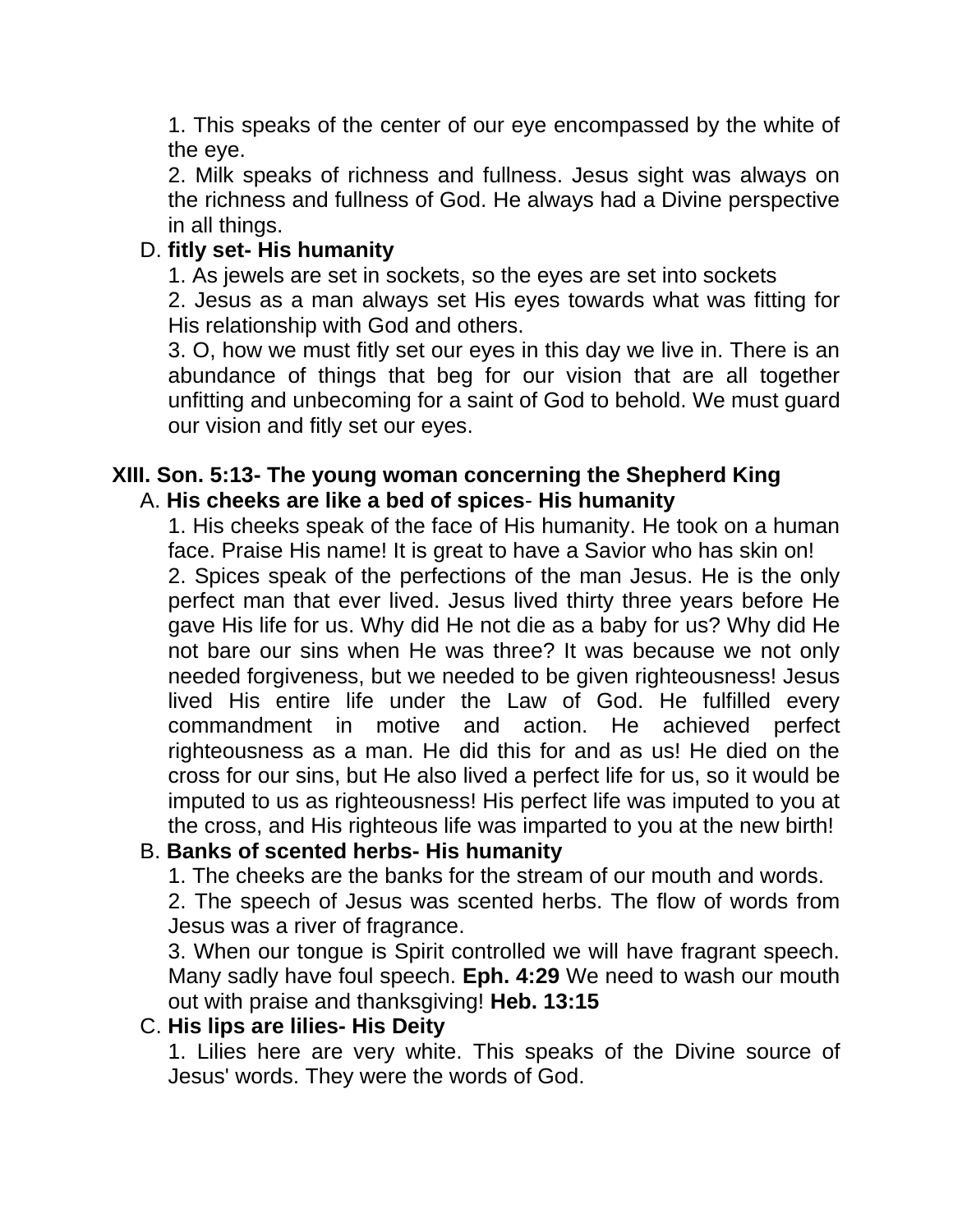## D. **dropping sweet smelling myrrh- His humanity**

1. Myrrh is obtained from piercing a certain tree which issues forth tears of sap. These harden. When burned myrrh sends off a lovely smell. Myrrh in the Bible is always in connection with intense suffering. Jesus was offered wine mixed with myrrh at the cross.

2. The fire of God's judgment fell upon Jesus and a sweet smell was given off.

3. Even experiencing the bitterness of the cross the words of Jesus were most sweet. He prayed for forgiveness for those who crucified Him. He shared the hope of eternal life with one of the thieves', and he made provision for His mother. Then He uttered the most sweet words of all- **IT IS FINISHED [PAID IN FULL]** Hallelujah!

#### **XIV. Son. 5:14**- **Young woman concerning the Shepherd King** A. **His hands are as gold rings set with beryl- Deity**

1. Hands speak of works- Jesus did the Divine works- Although Jesus lived and operated as a man, the work done through Him was from God as a source.

a. **John 14:10**- The Father does the works..

- 2. Again gold speaks of what is Divine in nature and origin
- 3. Beryl is one of the foundation stones of the Heavenly Jerusalem

#### B. **His belly is bright ivory overlaid with sapphires- His humanity**

1. ivory is a very brittle substance- This speaks of the human body and nature which is very fragile.

2. ivory is white, which speaks of Jesus' sinless human life

3. sapphires- these gems sparkle in the light. Jesus natural life sparkled with the light of God and gave witness of God to His generation.

#### **XV. Son. 5:15- Young woman concerning the Shepherd King** A. **His legs are pillars of marble- His humanity**

1. Legs speaks of a person's walk

2. Jesus walk was utterly stable. His walked upon the pillars of truth and love.

3. The marble here was bleached white marble. White speaks of the sinless walk of Jesus

#### B. **set upon sockets of fine gold- His Deity**

- 1. Jesus walk was divinely ordered.
- 2. Gold speaks of Divinity